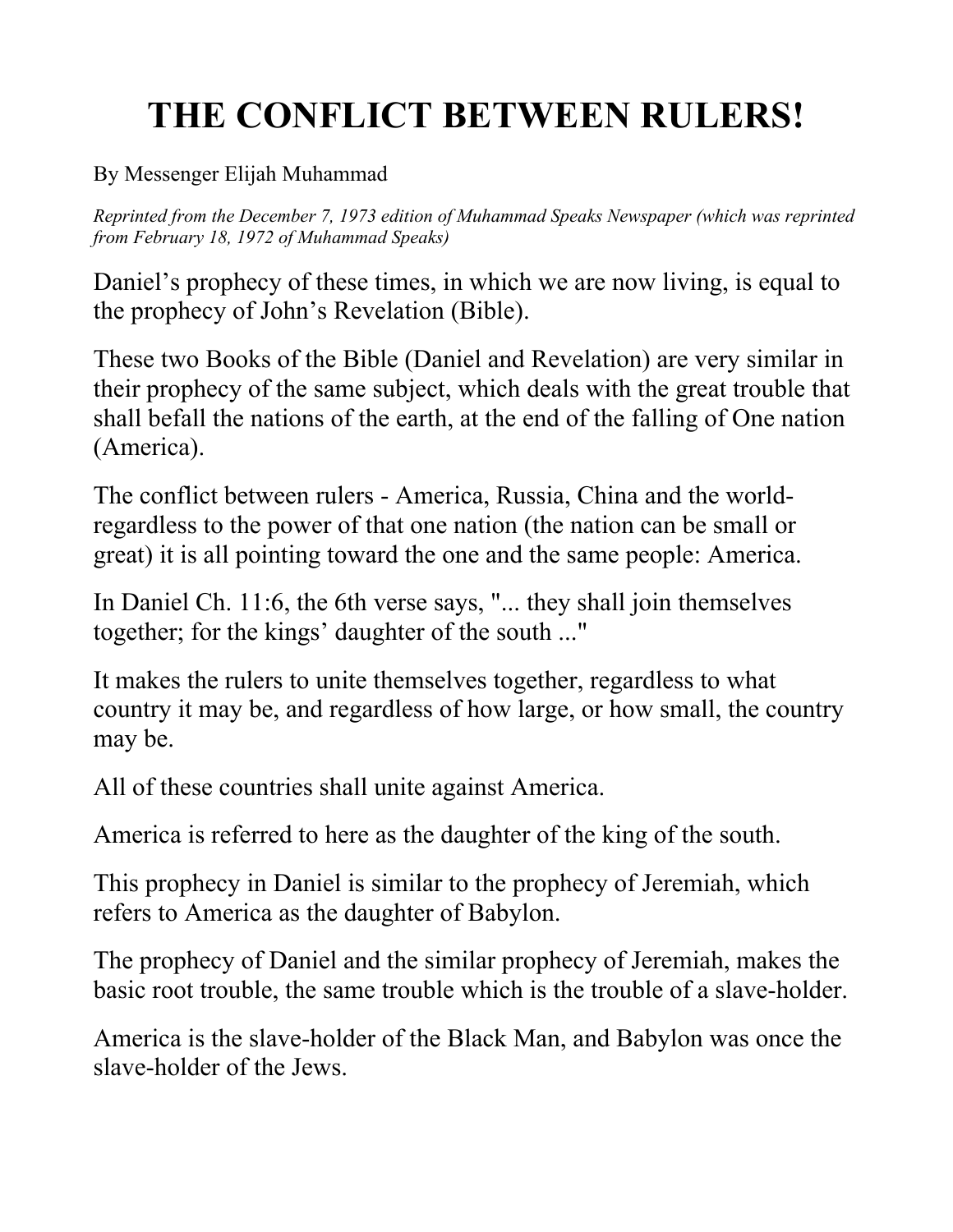So, being similar in the Mind, and in the Work, against the poor captive people, Jeremiah refers to America under such prophecy as the 'daughter of Babylon.

The President of America is planning to go to China to make an agreement. Here, in Daniel Ch. 11: 6 this event is foretold. It prophecies of the Judgment of the end of the world (of the white race) under the chapter entitled "The conflict of kings"

The President's trip to Peking, China -Let us take a pause right here to say this; When have we seen the kings of Asia and the kings of the north (China and Russia) coming to America to plead with America for agreement to settle, or to appease, their differences?

But, America, the richest country and the most powerful government that has ever lived on the planet earth, for the past 6,000 years- America who came to be the most mighty people; the ruler of America is going to China!

God Blessed America to make her strong and to make her powerful enough to trample the people throughout the world under her feet.

God Blessed America with food enough to make her capable of feeding the whole world.

God Blessed America to make her capable of clothing the whole world.

God Made America wealthy enough to finance the whole world.

God Blessed America and Made her capable of supplying the whole world with transportation on land, water and in the air.

But inside America, she keeps standing on the very power of her wealth and her strength of power, (the Black Man, her once Black slave).

Allah, God, Who Came in the Person of Master Fard Muhammad, to Whom Praises are due forever, Has come for the Black slave. And America would rather go to war with God over the taking of that Black slave.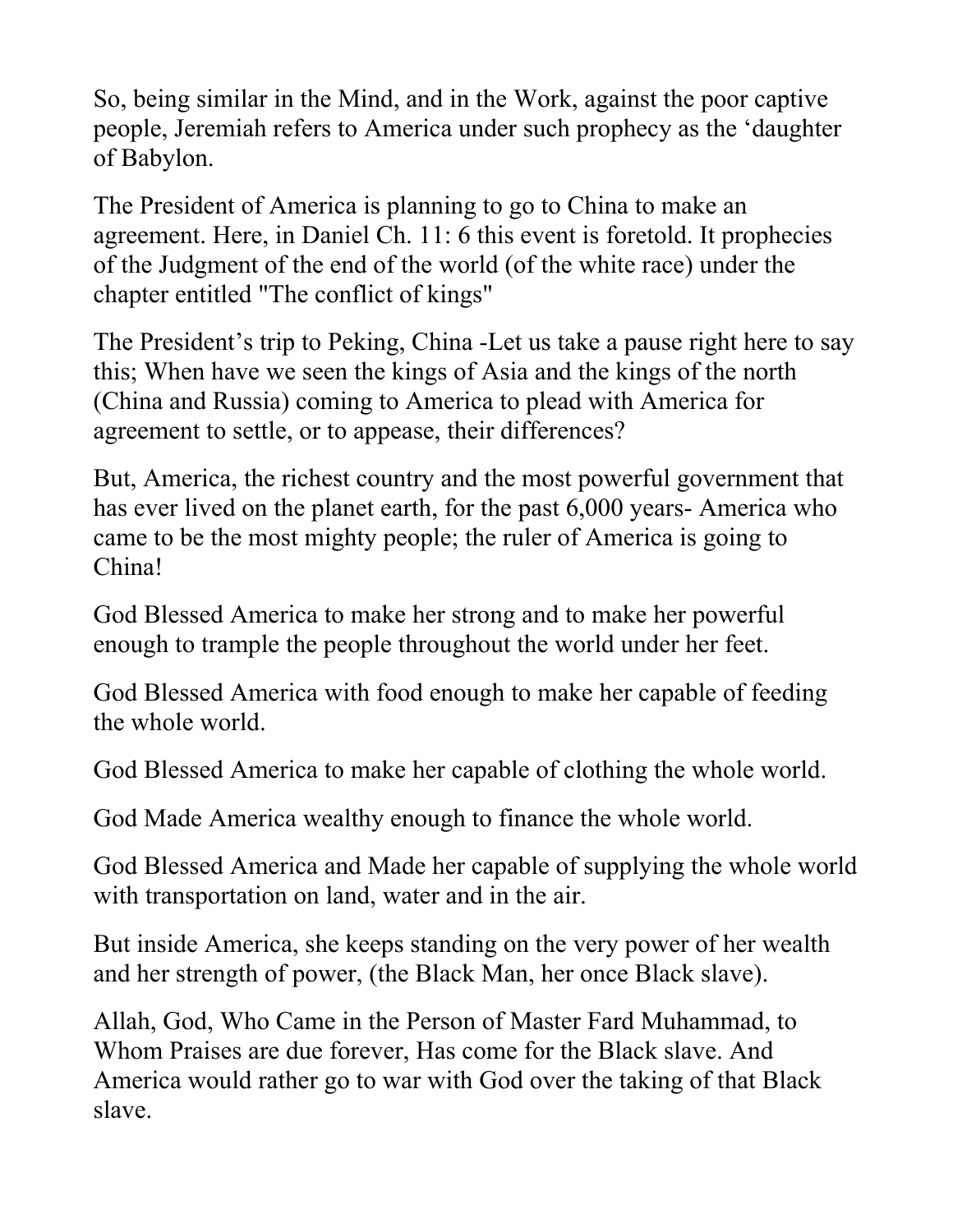The Black slave is justified to return to His own.

Rather than let the Black slave go free, America would rather fight the Black slave and His God, for control of the Black slave. In this fight for control of the Black slave, America is not fighting against a common foe. America is now fighting against an All Powerful Foe; God Himself.

Allah (God) Delights in America's attack against God for America's attack justifies Allah's (God's) Destruction of America.

If it were not for America's attack against God, anyone would say, "Why does God continue to pick on that little fellow (America) when the little fellow does not strike back?"

But, America does not consider herself a little fellow. America considers herself the most powerful.

Daniel Ch.11(Bible) prophecies now of setting the rulers of the earth against America. "And in the end of years, they shall join themselves together; for the king's daughter of the south shall come to the king of the north to make an agreement:"(Dan. 11: 6).

But the other nations have made their agreement against America. The kings, the rulers have united and made their agreement against the king of the south's daughter (America's coming.)

America is referred to as the daughter of the king of the south. This means that America is something that has been produced out of a father-like ruler, which can be none other than England.

England once ruled the whole world with a strong hand. Now England's daughter, America, takes over, but America is unable to make friends with the rulers of the earth because of the time and the people- the time given to America is too short for her to make friendship and peace in any confidential way, with the people with whom America is in Conflict.

It is too late for America, for the end of the years has come and no more time can be extended, for the sake of an enemy to regain his strength, to fight against the innocent people whom he has crushed.